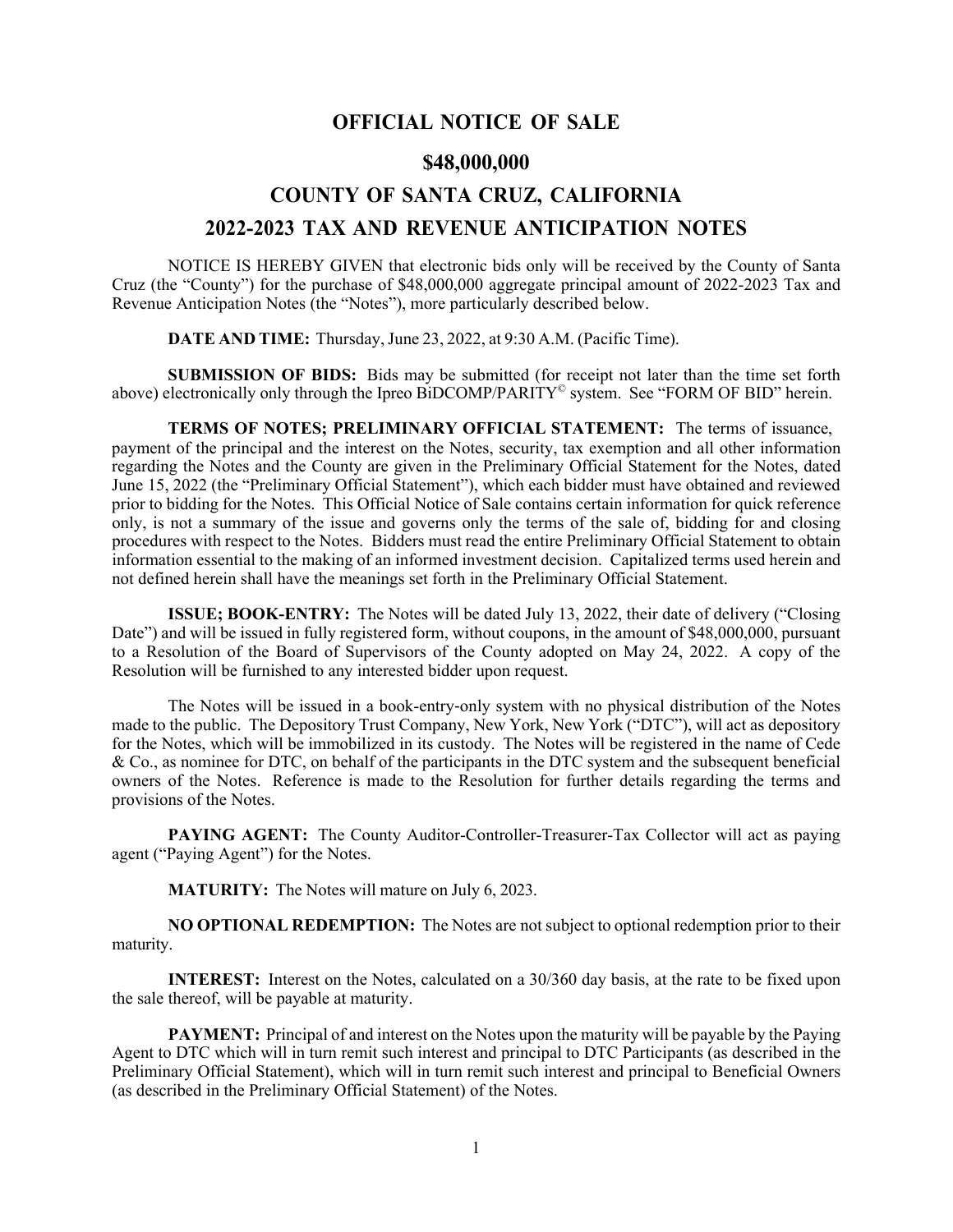**PURPOSE:** Issuance of the Notes will provide moneys to help meet current 2022-23 General Fund expenditures for the fiscal year of the County ending June 30, 2023, including current expenses, capital expenditures and the discharge of other obligations or indebtedness of the County.

**SECURITY:** The Notes shall be general obligations of the County payable only out of taxes, income, revenue, cash receipts and other moneys that are received by the County for the County's 2022-23 fiscal year and that are lawfully available for the payment of current expenses and other obligation of the County (the "Unrestricted Revenues"). The Notes are secured by a pledge of and first lien on Unrestricted Revenues received by the County during certain periods in fiscal year 2022-23 (the "Pledged Moneys"). To the extent not paid from the Pledged Moneys, the principal of and interest on the Notes are required to be paid from any other moneys of the County lawfully available therefor. The Pledged Moneys are required to be deposited in the Note Repayment Fund and any money deposited in the Note Repayment Fund shall be for the ratable benefit of the registered owners of the Notes. The County has covenanted to deposit money in the Note Repayment Fund in each case no later than the last day of the applicable month or setaside as follows:

(i) \$24,000,000 from the first Unrestricted Revenues received by the County during the period commencing on January 1, 2023 and ending January 31, 2023;

(ii) \$24,000,000 from the first Unrestricted Revenues received by the County during the period commencing on April 1, 2023, and ending April 30, 2023 plus interest due on the Notes, together with an amount sufficient (net of earnings on moneys in the Note Repayment Fund) to satisfy and make up any deficiency in the Note Repayment Fund with respect to the period set forth in (i) above;

(iii) from first Unrestricted Revenues received by the County during the period commencing on May 1, 2023, and ending May 31, 2023, an amount sufficient (net of earnings on moneys in the Note Repayment Fund) to satisfy and make up any deficiency in the Note Repayment Fund with respect the prior periods set forth in (i) and (ii) above; and

(iv) from the first Unrestricted Revenues received by the County during the period commencing on June 1, 2023, and ending June 30, 2023, an amount sufficient (net of earnings on moneys in the Note Repayment Fund) to satisfy and make up any deficiency in the Note Repayment Fund with respect the prior periods set forth in (i), (ii) and (iii) above.

The obligation of the County to pay the Notes and interest thereon does not constitute an obligation for which the County is obligated to levy or pledge any specific or special tax. The Notes are general obligations of the County that do not exceed any constitutional or statutory debt limitation or restriction.

**RATING:** S&P Global Ratings and Moody's Investors Services have assigned a rating of "SP-1+" and "MIG 1," respectively to the Notes. **The cost of obtaining such ratings will be borne entirely by the County and not by the successful bidder**. Any additional ratings desired by the purchaser of the Notes, as well as the fees associated with such ratings, will be the sole responsibility of the purchaser.

### **TERMS OF SALE**

**BID SPECIFICATIONS & INTEREST RATE:** All bids must be unconditional. Bidders must specify the interest rate with respect to the Notes in accordance with the following conditions:

- (i) the interest rate specified must be in a multiple of  $1/20$  or  $1/8$  of  $1\%$ ;
- (ii) the maximum interest rate may not exceed 5%;
- (iii) the Notes shall bear interest to the stated maturity date at the interest rate specified in the bid;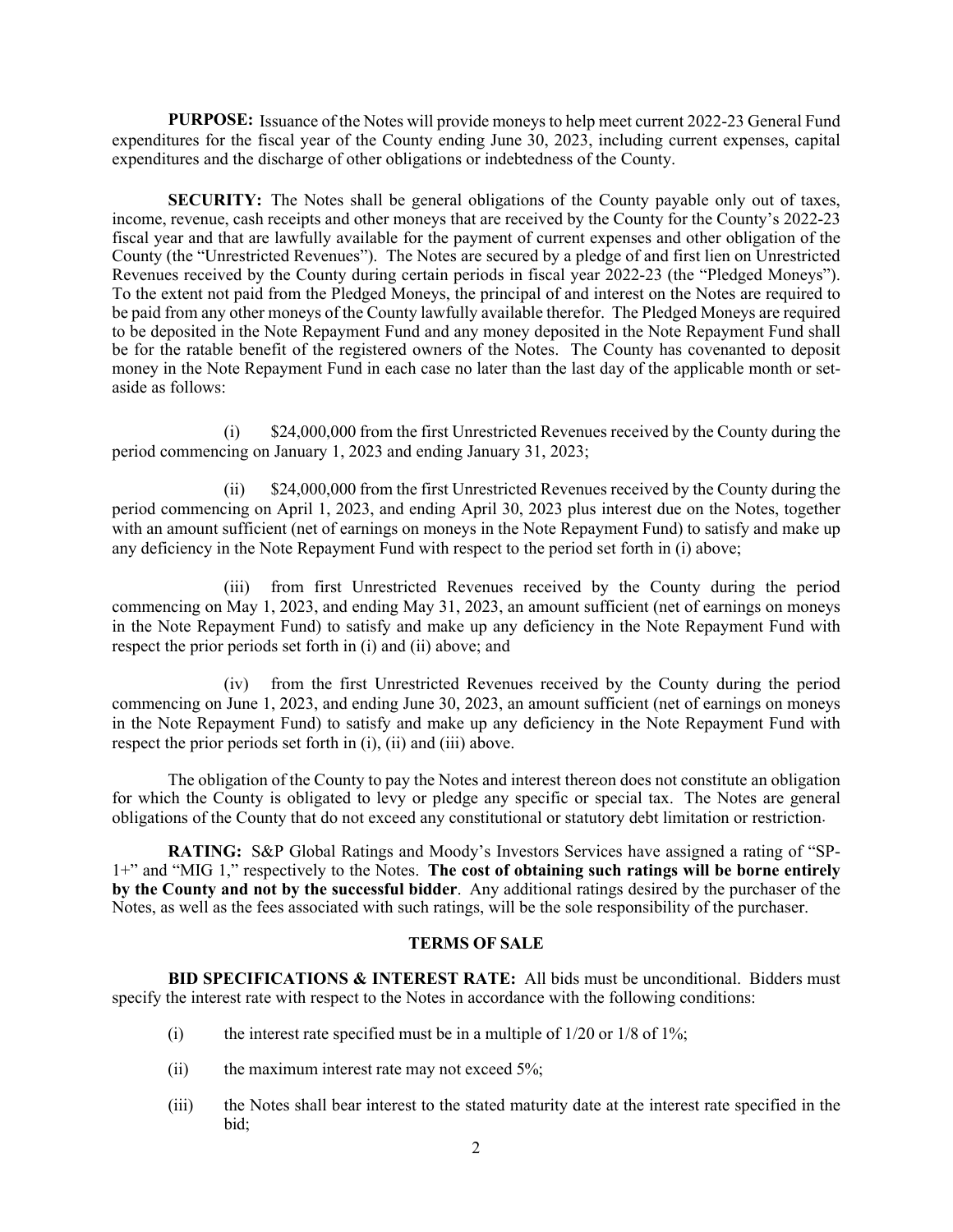- (iv) no bid will be considered if the bid is to purchase the Notes at an aggregate price less than 100% of the aggregate principal amount of the Notes and any premiums must be paid as part of the purchase price, and no bid will be accepted which provides for the cancellation and surrender of any interest payment or for the waiver of interest or other concession by the bidder as a substitute for payment in full of the purchase price of the Notes; and
- (v) if the bidder proposes to purchase bond insurance for the Notes, the bidder will be solely responsible for the payment of such bond insurance premium.

#### *Bids that do not conform to these terms will be rejected.*

**ADJUSTMENT OF PRINCIPAL AMOUNT:** The County reserves the right to increase or decrease the principal amount of the Notes subsequent to determining the winning bid, without limitation. The principal amount of Notes set forth in this Notice reflects certain estimates of the County and its Municipal Advisor (hereinafter defined) with respect to the likely coupon and yield of the winning bid and the premium/discount resulting from the winning bid. The total principal amount of the Notes therefore may be adjusted, at the sole discretion of the County, in \$5,000 increments to reflect the actual interest rate and any premium/discount contained in the winning bid.

The winning bidder will be notified of any adjustment in principal amount as soon as practical. Adjustment of the principal amount will not affect the determination of the winning bid. A successful bidder may not withdraw its bid as a result of adjustments in the principal amount as described above.

FORM OF BID: All bids must be for not less than all of the Notes hereby offered for sale and each bid shall state the total price offered for the Notes and the interest rate (which shall not exceed that specified herein) at which the bidder offers to buy the Notes.

**ELECTRONIC BIDS:** To the extent any instructions or directions set forth in Ipreo BiDCOMP/PARITY<sup>©</sup> conflict with this Official Notice of Sale, the terms of this Official Notice of Sale shall control. For further information about Ipreo BiDCOMP/PARITY<sup>©</sup>, bidders may contact Harrell & Company Advisors, LLC (the "Municipal Advisor") at (714) 939-1464 or by email at s.harrell@harrellco.com, or may contact Ipreo BiDCOMP/PARITY<sup>©</sup> at (212) 849-5021.

The County retains absolute discretion to determine whether any bid is timely, legible and complete. None of the County, the Municipal Advisor, or Norton Rose Fulbright US LLP, Los Angeles, California, Bond Counsel to the County ("Bond Counsel") takes any responsibility for informing any bidder prior to the time for receiving bids that its bid is incomplete, illegible or not received.

Each bidder submitting an electronic bid understands and agrees by doing so that it is solely responsible for all arrangements with Ipreo BIDCOMP/Parity© and that Ipreo BiDCOMP/PARITY© is not acting as an agent of the County. Instructions and forms for submitting electronic bids must be obtained from Ipreo BIDCOMP/PARITY<sup>®</sup> and the County assumes no responsibility for ensuring or verifying bidder compliance with the procedures of Ipreo BiDCOMP/PARITY<sup>®</sup>. The County shall assume that any bid received through Ipreo BiDCOMP/PARITY<sup>®</sup> has been made by a duly authorized agent of the bidder.

The County will make its best efforts to accommodate electronic bids; however the County, the Municipal Advisor and Bond Counsel assume no responsibility for any error contained in any bid submitted electronically, or for failure of any bid to be transmitted, received or accepted at the official time for receipt of bids. The official time for receipt of bids will be determined by the County, and the County shall not be required to accept the time kept by Ipreo BiDCOMP/PARITY<sup>©</sup> as the official time.

**BEST BID:** The Notes will be awarded to the responsible bidder or bidders offering to purchase the Notes at the lowest true interest cost to the County. The true interest cost of each bid will be determined on the basis of the present value of the aggregate future payment at maturity resulting from the interest rate specified by the bidder. The present value will be calculated to July 13, 2022, the dated date of the Notes,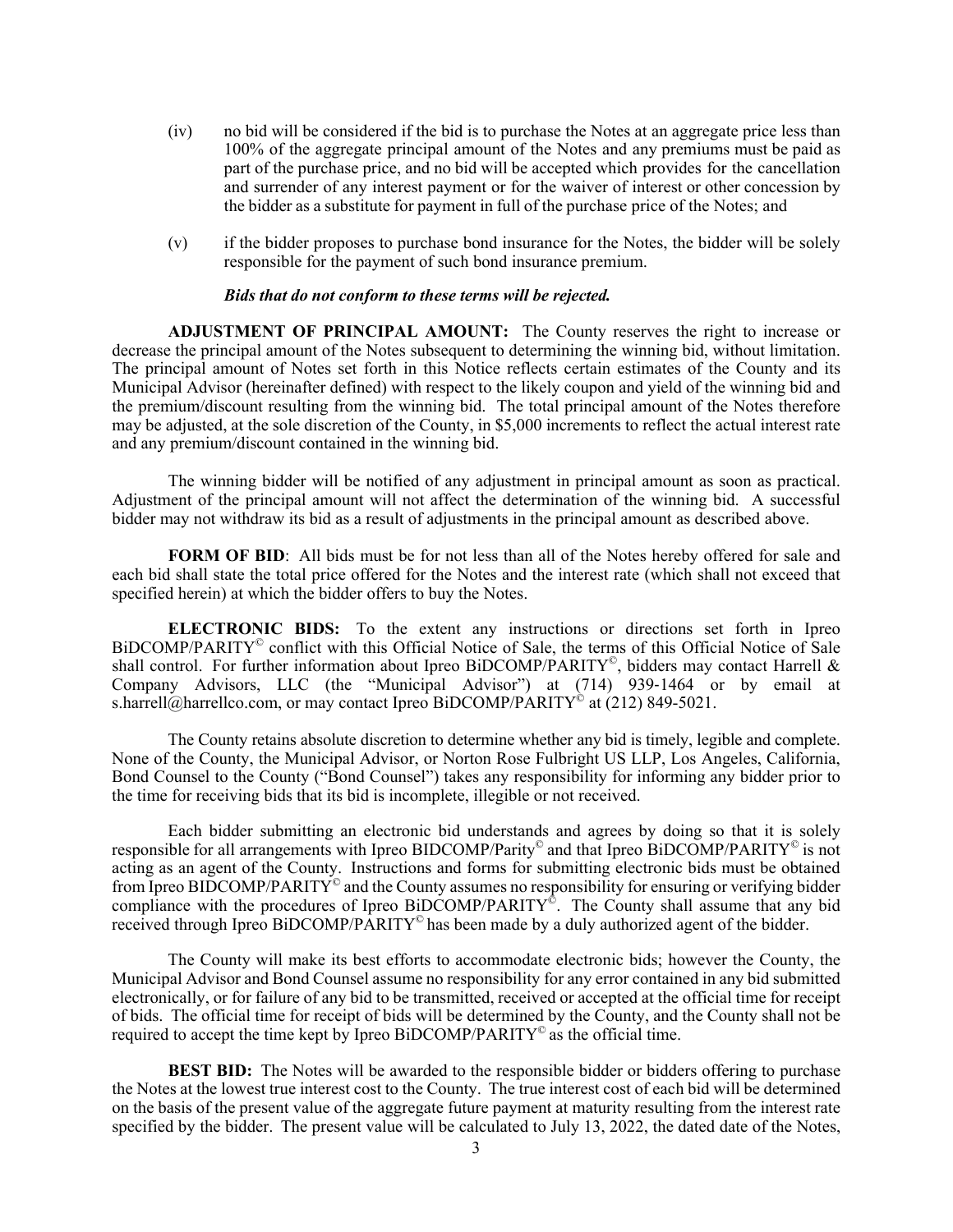and will be based on the proposed bid amount (par value less any discount or plus any premium). Each bidder is requested, but not required, to state in such bidder's bid the percentage true interest cost to the County, which shall be considered as informative only and shall not be binding on either the bidder or the County. The determination by the Municipal Advisor of the bid with the lowest true interest cost to the County shall be binding and conclusive on all bidders.

**RIGHT OF CANCELLATION OF SALE BY COUNTY:** The County reserves the right, in its sole discretion, at any time to cancel the public sale of the Notes. In such event, the County shall cause notice of cancellation of this invitation for bids and the public sale of the Notes to be communicated through the Bond Buyer Wire or TM3 as promptly as practicable. However, no failure to publish such notice or any defect or omission therein shall affect the cancellation of the public sale of the Notes.

**RIGHT TO MODIFY OR AMEND:** The County reserves the right, in its sole discretion, to modify or amend this Official Notice of Sale including, but not limited to, the right to adjust and change the principal amount and maturity date of the Notes being offered, however, such modifications or amendments shall be made not later than 1:00 P.M., Pacific Time, on the business day prior to the bid opening and communicated through the Bond Buyer Wire or TM3.

**RIGHT OF POSTPONEMENT BY COUNTY:** The County reserves the right, in its sole discretion, to postpone, from time to time, the date established for the receipt of bids. Any such postponement will be communicated through the Bond Buyer Wire or TM3 not later than 8:00 A.M., Pacific Time, on the date for receipt of bids. If any date is postponed, any alternative sale date will be announced through the Bond Buyer Wire or TM3 at least 24 hours prior to such alternative sale date. On any such alternative sale date, any bidder may submit a bid for the purchase of the Notes in conformity in all respects with the provisions of this Official Notice of Sale, except for the date of sale and except for the changes announced through the Bond Buyer Wire or TM3 at the time the sale date and time are announced.

**RIGHT OF REJECTION:** The County reserves the right, in its sole discretion, to reject any and all bids and to waive any irregularity or informality in any bid except that no bids will be accepted later than 9:30 A.M. on the date set for receipt of bids.

**PROMPT AWARD:** Pursuant to authority granted by the Board of Supervisors, the County will award the Notes or reject all bids not later than 2 hours after the expiration of the time herein prescribed for the receipt of proposals; provided, that the award may be made after the expiration of the specified time if the bidder shall not have given to said Board notice in writing of the withdrawal of such proposal.

**PLACE OF DELIVERY; CANCELLATION FOR LATE DELIVERY:** It is expected that said Notes will be delivered through the facilities of DTC for the account of the successful bidder within 30 days from the date of sale thereof. The successful bidder shall have the right, at its option, to cancel its obligation to purchase the Notes if the Notes are not tendered for delivery within 60 days from the date of the sale thereof.

**NO GOOD FAITH DEPOSIT:** No good faith deposit is required.

**CHANGE IN TAX EXEMPT STATUS:** At any time before the Notes are tendered for delivery, the successful bidder may disaffirm and withdraw such bidder's proposal if the interest received by private holders from obligations of the same type and character as the Notes shall be declared not to be excludable from gross income for federal income tax purposes under Section 103 of the Internal Revenue Code of 1986, either by a ruling of the Internal Revenue Service or by a decision of any federal court, or shall be declared taxable, or be required to be taken into account in computing federal income taxes by any federal income tax law enacted subsequent to the date of this Official Notice of Sale.

**APPROVING OPINION:** Each proposal will be understood to be conditioned upon the County furnishing to the purchaser, without charge, concurrently with payment for and delivery of the Notes, the opinion of Bond Counsel, substantially to the effect, subject to the matters expressed therein, that the Notes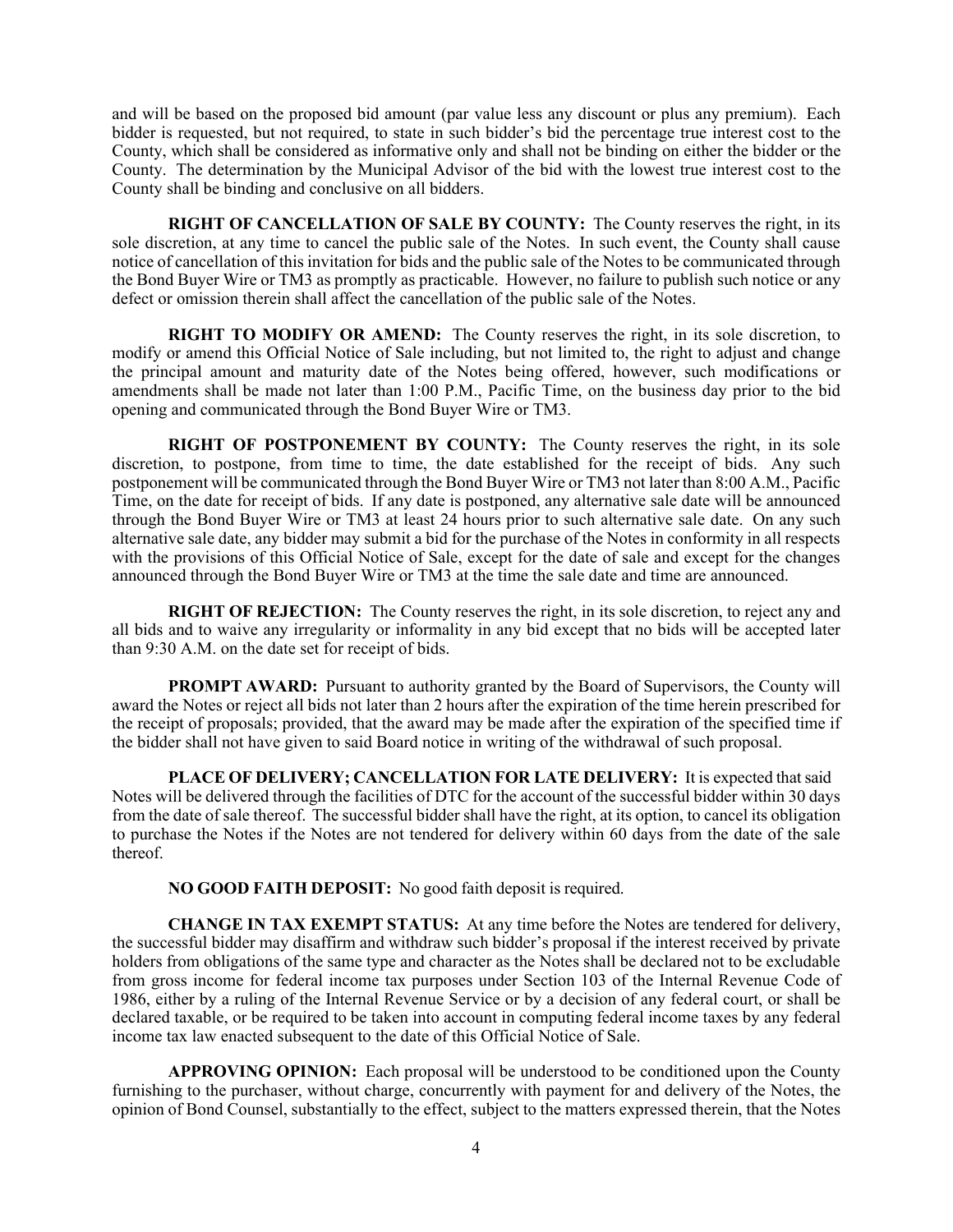constitute the valid and binding special obligations of the County and that based upon an analysis of existing laws, regulations, rulings and court decisions, and assuming, among other matters, the accuracy of certain representations and compliance with certain covenants, interest on the Notes is excluded from gross income for federal income tax purposes under Section 103 of the Internal Revenue Code of 1986 and is exempt from State of California personal income taxes. Bond Counsel's opinion is also expected to state that interest on the Notes is not a specific preference item for purposes of the federal alternative minimum tax.

**DISCLOSURE COUNSEL OPINION:** Norton Rose Fulbright US LLP, Los Angeles, California will act as Disclosure Counsel in connection with the issuance of the Notes. Such firm will render a legal opinion to the County and the original purchaser of the Notes to the effect that based on their participation in the preparation of the final Official Statement, nothing has come to their attention to lead them to believe that the Official Statement (excluding therefrom financial, engineering and statistical data; forecasts, projections, estimates, assumptions and expressions of opinions; statements relating to The Depository Trust Company, Cede & Co. and the operation of the book-entry system; and the information contained in the Appendices thereto) contains any untrue statement of a material fact or omits to state any material fact necessary in order to make the statements therein, in the light of the circumstances under which they were made, not misleading.

**CUSIP NUMBER:** It is anticipated that the CUSIP number will be printed on the Notes, but neither the failure to print such number on the Notes nor error with respect thereto shall constitute cause for a failure or refusal by the purchaser thereof to accept delivery of and pay for the Notes in accordance with the terms of the purchase contract. All expenses of printing the CUSIP number on the Notes and the CUSIP Service Bureau charge for the assignment of said number shall be paid by the successful bidder.

**QUALIFICATION FOR SALE; BLUE SKY:** Compliance with blue sky laws shall be the sole responsibility of the purchaser. The County will furnish such information and take such action not inconsistent with law as the purchaser may request and the County shall deem necessary or appropriate to qualify the Notes for offer and sale under the blue sky or other securities laws and regulations of such states and other jurisdictions of the United States of America as may be designated by the purchaser; provided, however, that the County shall not execute a general or special consent to service of process or qualify to do business in connection with such qualification or determination in any jurisdiction. The purchaser will not offer to sell or solicit any offer to buy the Notes in any jurisdiction where it is unlawful for such purchaser to make such offer, solicitation or sale, and the purchaser shall comply with the blue sky and other securities laws and regulations of the states and jurisdictions in which the purchaser sells the Notes.

#### **ESTABLISHMENT OF ISSUE PRICE OF THE NOTES:**

(a) The winning bidder for the Notes shall assist the County in establishing the issue price of the Notes and shall execute and deliver to the County on the Closing Date an "issue price" or similar certificate setting forth the reasonably expected initial offering price to the public or the sales price of the Notes, together with the supporting pricing wires or equivalent communications, in form and substance acceptable to the County and bond counsel.

(b) The County intends that the provisions of Treasury Regulation Sections  $1.148-1(f)(3)(i)$ and 1.148-1(f)(3)(i) (providing a special rule establishing the issue price of competitively sold bonds and defining "competitive sale" for purposes of establishing the issue price of the Notes) will apply to the initial sale of the Notes (the "competitive sale requirements") because:

- (1) the County shall disseminate this Notice of Sale to potential underwriters in a manner that is reasonably designed to reach potential underwriters;
- (2) all bidders shall have an equal opportunity to bid;
- (3) the County may receive bids from at least three underwriters of municipal bonds who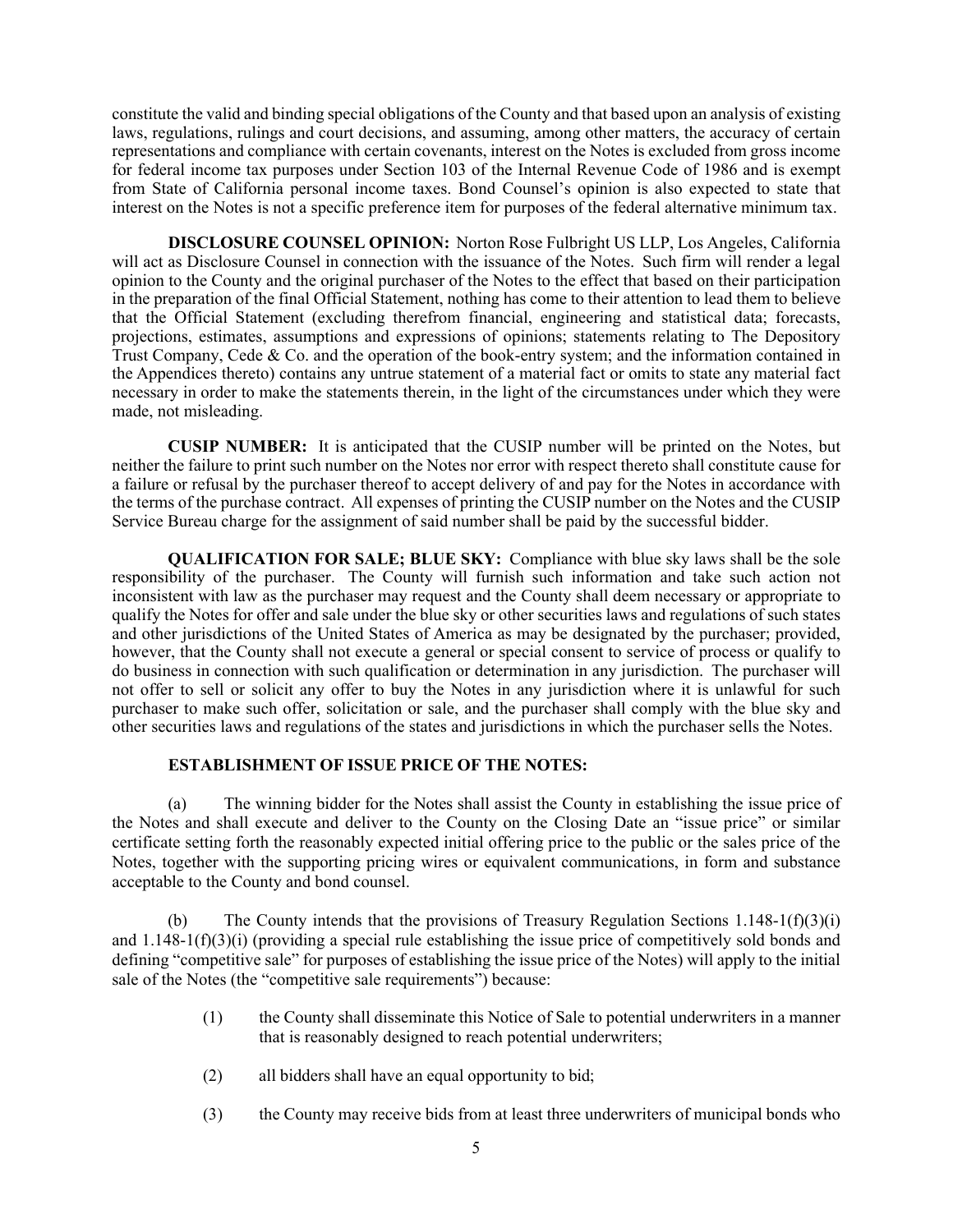have established industry reputations for underwriting new issuances of municipal bonds; and

(4) the County anticipates awarding the sale of the Notes to the bidder who submits a firm offer to purchase the Notes at the highest price (or lowest interest cost), as set forth in this Notice of Sale.

Any bid submitted pursuant to this Notice of Sale shall be considered a firm offer for the purchase of the Notes, as specified in the bid**.** 

(c) If the competitive sale requirements are not satisfied, the County shall so advise the winning bidder. In such event, the County intends to treat the initial offering price to the public as of the sale date of the Notes (the "hold-the-offering-price rule"). The County shall promptly advise the winning bidder, at or before the time of award, if the competitive sale requirements were not satisfied, in which case the hold-the- offering-price rule shall apply to the Notes. Bids will not be subject to cancelation in the event the competitive sale requirements are not satisfied, and the hold-the-offering-price rule thus apply to Notes is less than 10% of the Notes were sold by the winning bidder to the public at a single price. Bidders should prepare their bids on the assumption that the Notes will be subject to the hold-the-offering-price rule in order to establish the issue price of the Notes.

(d) By submitting a bid to purchase the Notes, the winning bidder shall (i) confirm that the underwriters have offered or will offer the Notes to the public on or before the date of award at the offering price (the "initial offering price"), or at the corresponding yield, set forth in the bid submitted by the winning bidder and (ii) agree, on behalf of the underwriters participating in the purchase of the Notes, that the underwriters will neither offer nor sell unsold Notes, to the extent the hold-the-offering-price rule applies, to any person at a price that is higher than the initial offering price to the public during the period starting on the sale date and ending on the earlier of the following:

- (1) the close of the fifth (5th) business day after the sale date; or
- (2) the date on which the underwriters have sold at least 10% of the Notes of to the public at a price that is no higher than the initial offering price.

The winning bidder shall promptly advise the County when the underwriters have sold 10% of the Notes to the public at a price that is no higher than the initial offering price, if that occurs prior to the close of the fifth (5th) business day after the sale date.

(e) The County acknowledges that, in making the representation set forth above, the winning bidder will rely on (i) the agreement of each underwriter to comply with the hold-the- offering-price rule, as set forth in an agreement among underwriters and the related pricing wires, (ii) in the event a selling group has been created in connection with the initial sale of the Notes to the public, the agreement of each dealer who is a member of the selling group to comply with the hold-the-offering-price rule, as set forth in a selling group agreement and the related pricing wires, and (iii) in the event that an underwriter is a party to a retail or other third-party distribution agreement that was employed in connection with the initial sale of the Notes to the public, the agreement of each broker-dealer that is a party to such agreement to comply with the hold-the- offering-price rule, as set forth in the retail or other third-party distribution agreement and the related pricing wires. The County further acknowledges that each underwriter shall be solely liable for its failure to comply with its agreement regarding the hold-the-offering-price rule, and that no underwriter shall be liable for the failure of any other underwriter, or of any dealer who is a member of a selling group, or of any broker-dealer that is a party to a retail or other third-party distribution agreement to comply with its corresponding agreement regarding the hold-the-offering-price rule as applicable to the Notes.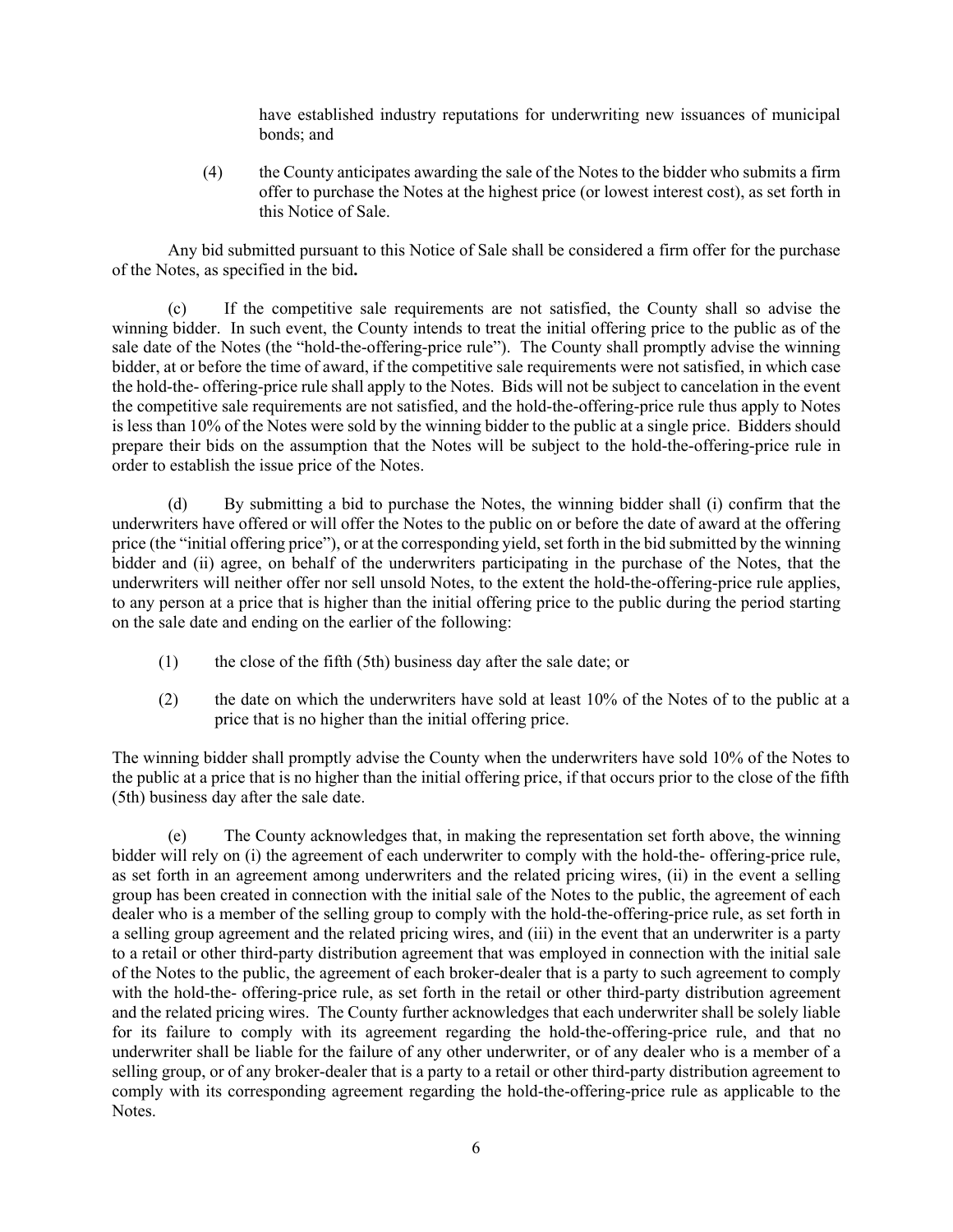By submitting a bid to purchase the Notes, the bidder confirms that: (i) any agreement among underwriters, any selling group agreement and each retail or other third-party distribution agreement (to which the bidder is a party) relating to the initial sale of the Notes to the public, together with the related pricing wires, contains or will contain language obligating each underwriter, each dealer who is a member of the selling group, and each broker-dealer that is a party to such retail or other third-party distribution agreement, as applicable, to (A) report the prices at which it sells to the public the unsold Notes allotted to it and subject to the hold-the-offering-price rule until it is notified by the winning bidder that the hold-theoffering-price rule no longer applies, and (B) comply with the hold-the-offering-price rule, if applicable, in each case if and for so long as directed by the winning bidder and as set forth in the related pricing wires, and (ii) any agreement among underwriters relating to the initial sale of the Notes to the public, together with the related pricing wires, contains or will contain language obligating each underwriter that is a party to a retail or other third-party distribution agreement to be employed in connection with the initial sale of the Notes to the public to require each broker-dealer that is a party to such retail or other third-party distribution agreement to (A) report the prices at which it sells to the public the unsold Notes allotted to it and subject to the hold-the-offering-price rule until it is notified by the winning bidder or such underwriter that the holdthe-offering-price rule no longer applies, and (B) comply with the hold-the-offering-price rule, if applicable, in each case if and for so long as directed by the winning bidder or such underwriter and as set forth in the related pricing wires.

(f) Sales of any Notes to any person that is a related party to an underwriter participating in the initial sale of the Notes to the public (each such term being used as defined below) shall not constitute sales to the public for purposes of this Notice of Sale. Further, for purposes of this Notice of Sale:

- (i) "public" means any person other than an underwriter or a related party,
- (ii) "underwriter" means (A) any person that agrees pursuant to a written contract with the County (or with the lead underwriter to form an underwriting syndicate) to participate in the initial sale of the Notes to the public and (B) any person that agrees pursuant to a written contract directly or indirectly with a person described in clause (A) to participate in the initial sale of the Notes to the public (including a member of a selling group or a party to a third-party distribution agreement participating in the initial sale of the Notes to the public). A purchaser of any of the Notes is a "related party" to an underwriter if the underwriter and the purchaser are subject, directly or indirectly, to (A) more than 50% common ownership of the voting power or the total value of their stock, if both entities are corporations (including direct ownership by one corporation of another), (B) more than 50% common ownership of their capital interests or profits interests, if both entities are partnerships (including direct ownership by one partnership of another), or (C) more than 50% common ownership of the value of the outstanding stock of the corporation or the capital interests or profit interests of the partnership, as applicable, if one entity is a corporation and the other entity is a partnership (including direct ownership of the applicable stock or interests by one entity of the other), and
- (iii) "sale date" means the date that the Notes are awarded by the County to the winning bidder.

**CALIFORNIA DEBT AND INVESTMENT ADVISORY COMMISSION:** The successful bidder will be required, pursuant to State law, to pay any fees to the California Debt and Investment Advisory Commission when due.

**DTC FEES:** All fees due DTC with respect to the Notes shall be paid by the successful bidder or bidders.

**OFFICIAL STATEMENT:** The County has caused to be prepared the Preliminary Official